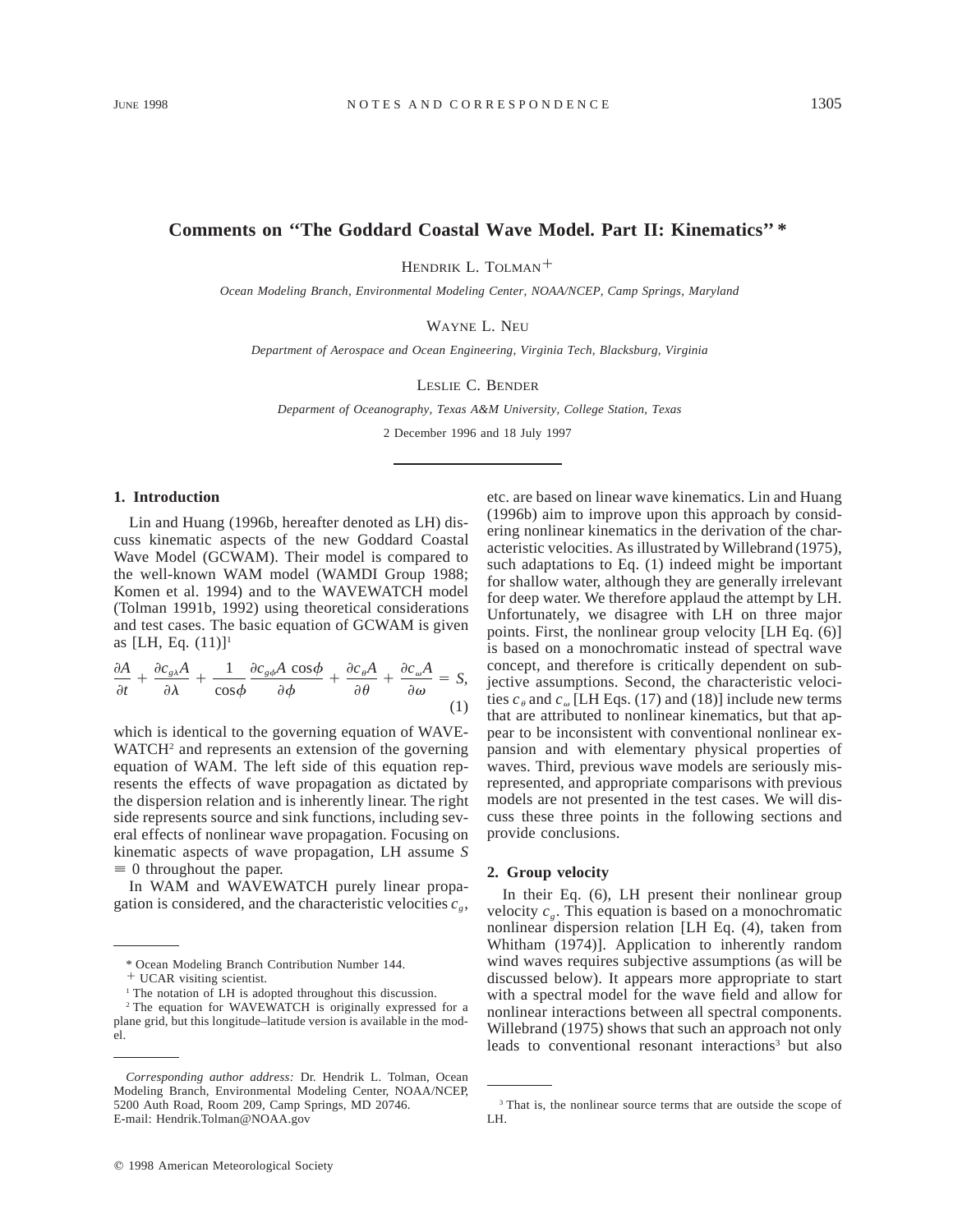gives rise to nonlinear corrections to the characteristic velocities in (1). We contend that the latter approach is superior to the former and that it therefore should have formed the basis of GCWAM. Because LH have elected otherwise, their approach requires further inspection.

The nonlinear shallow-water dispersion relation in LH Eq. (4) is a nonlinear series expansion in terms of a small parameter<sup>4</sup>

$$
\epsilon = (ka)^2 \tag{2}
$$

representing the wave steepness. When applied to a spectral description of the wave field,  $\epsilon$  has to be replaced by an estimate of the steepness from the spectrum, typically

$$
\epsilon = \int_{\delta\theta} \int_{\delta f} k^2 N(f, \theta) \, df \, d\theta, \tag{3}
$$

where  $k^2N$  is the steepness spectrum, and where  $\delta\theta$  and <sup>d</sup>*f* are integration bands for which estimates have to be provided.5 Consistent with the spectral description of wind waves, an infinite number of wave components can be considered with  $\delta\theta$ ,  $\delta f \rightarrow 0$ . Consequently,  $\epsilon \rightarrow$ 0, and this approach reproduces linear propagation (consistent with the inherently linear nature of the spectral description of a random wave field). Finite nonlinear expansion terms can only be obtained if finite bandwidths  $\delta\theta$  and  $\delta f$  are retained. The magnitude of the nonlinear corrections then strongly depends on the arbitrary choice of the bandwidth, or following LH, on the arbitrary spectral resolution.5 This is obviously aphysical, and LH Eq. (4) should therefore not be used as the basis of a nonlinear expansion for the group velocity for irregular waves and cannot be considered an improvement over the well-established linear approach as used in previous models.

## **3. Refraction and frequency shift**

Equations (17) and (18) present the characteristic propagation velocities  $c_{\theta}$  and  $c_{\omega}$  of GCWAM. These equations are given as

$$
c_{\theta} = \dots + \frac{1}{k}(c_{g} - c)\frac{\partial k}{\partial n}, \tag{4}
$$

 $c_{\omega} = \cdots + (\mathbf{c}_{g} + \mathbf{V}) \cdot \nabla (\sigma + \mathbf{k} \cdot \mathbf{V}),$  (5)

where  $\cdots$  represent the conventional linear terms as presented by, for instance, LeBlond and Mysak (1978, §6), Christoffersen (1982), Mei (1983, p. 96), or Tolman  $(1990b)$ ,<sup>6</sup> and where the additional terms are the "new" terms of LH.

Equation (5) or LH Eq. (18) is correct, provided that the spatial and temporal dependence of **k** [and *a,* if such a dependence is assumed as in LH Eq. (9)] is treated explicitly. If the new term in Eq. (5) is expanded allowing for these dependencies, it vanishes with the use of the proper form7,8 of LH Eq. (10). Alternatively, *x* and *k* may be considered as independent variables in the derivation of the characteristic velocities, in which case Eq. (5) can be written as

$$
c_{\omega} = \frac{D\omega}{Dt} = \frac{\partial\omega}{\partial t} + \dot{\mathbf{x}} \cdot \nabla_x \omega + \dot{\mathbf{k}} \cdot \nabla_k \omega. \tag{6}
$$

The first and second term on the right are identical to  $\cdots$  and the "new" term in (5). Using the equations for the conservation of waves and the irrotationality of the wavenumber vector,<sup>8</sup>

$$
\dot{\mathbf{k}} = \frac{D\mathbf{k}}{Dt} = -\nabla_x \omega.
$$
 (7)

Furthermore,  $\dot{\mathbf{x}} = \nabla_k \omega$ , so that the second and third terms in Eq. (6) cancel. Thus, for steady media,  $c_{\omega}$  = 0, contrary to the assertion in LH. This will be true even if it is assumed that  $\omega$  and  $c_{\omega}$  explicitly depend upon the wave amplitude (i.e., in a nonlinear approach).

We have not been able to trace the origin of the new term in Eq. (4). If, however, *x* and *k* again are taken as independent variables,  $\partial k/\partial n = 0$ , and the new term vanishes. Thus, the new terms in Eqs. (4) and (5) appear to be due to mathematical errors.

Lin and Huang appear to justify the new terms by labeling them as effects of nonlinear kinematics.<sup>9</sup> The magnitude of terms introduced by a nonlinear series expansion are expected to depend on the wave energy or steepness and vanish for  $N \to 0$ . The new term in Eq. (4), however, is always finite for shallow water with varying depths, as *k*,  $(c_g - c)$  and  $\partial k / \partial n$  then are all finite. On p. 856 LH furthermore point out that the new term in Eq. (5) is similarly finite in shallow water for the linear test case 1. It therefore appears inconsistent to claim that both terms are expressions of nonlinear wave kinematics.

It should finally be noticed that the new frequency shift term results in aphysical model behavior. Consider, for instance, an old swell field approaching the coast in

<sup>&</sup>lt;sup>4</sup> Formally,  $\epsilon = ka$ , (2) is adopted for convenience of notation.

<sup>5</sup> LH Eq. (6) is dimensionally inconsistent because the integration over the spectrum has been omitted. In replies to an earlier version of this comment, Lin identified this as a typographical error and stated that the spectral density *N* should be replaced by  $\hat{N} = \int_{\delta\theta} \int_{\delta f} N(f, \theta)$  $df d\theta$  throughout LH Eq. (6). The integration increments are defined by the spectral resolution and are given as  $\delta \theta = 15^{\circ}$  and  $\delta f = 0.1 f$ .

 $6$  Assuming that  $n$  is a coordinate perpendicular instead of tangential to **k**.

<sup>&</sup>lt;sup>7</sup> LH mistakenly use the intrinsic frequency  $\sigma$  rather than the apparent frequency  $\omega$  in their Eq. (10). The proper form of this equation follows from the conservation of waves.

<sup>8</sup> The conservation of waves and the irrotationality of **k** follow directly from the definitions of **k** and  $\omega$  in the phase function of monochromatic waves or spectral components, for example, Phillips (1977), LeBlond and Mysak (1978), and Mei (1983).

<sup>9</sup> Whereas this was not clear to us from LH, this argument is repeatedly used in the reply to the original version of this discussion.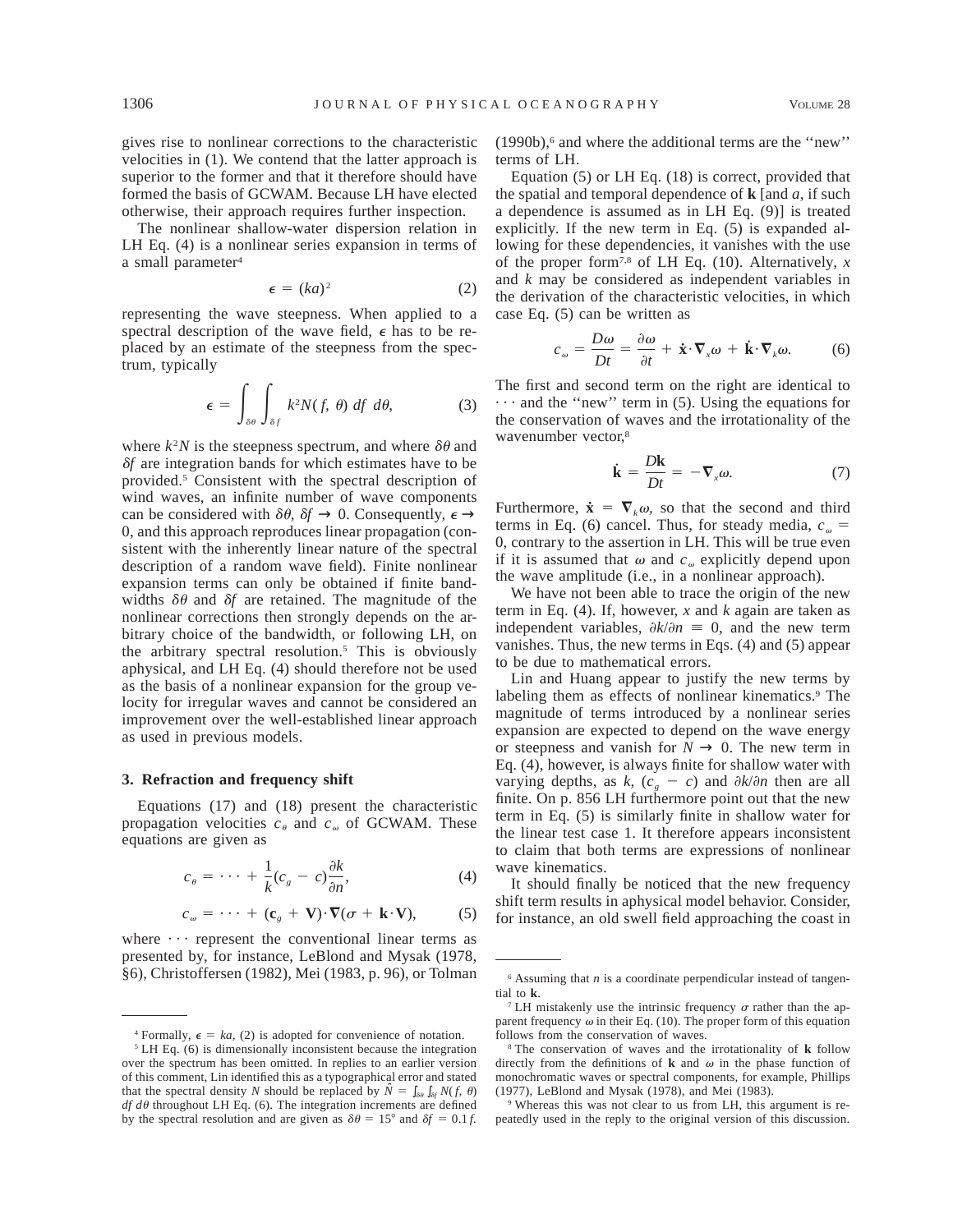intermediate or shallow water. Such swell fields are essentially monochromatic, and their low steepness implies linear dispersion. According to LH Eq. (18) and the corresponding discussions on pp. 852 and 856, the absolute frequency  $\omega$  of this swell field will decrease while approaching the coast. This implies that some individual waves disappear, which is obviously aphysical for near-monochromatic waves.

## **4. Previous models and test cases**

Lin and Huang (1996b) refer to two previous thirdgeneration wave models: WAM (WAMDI Group 1988; Komen et al. 1994) and WAVEWATCH (Tolman 1991b, 1992).10 Both models, however, are seriously misrepresented.

The governing equation for WAM in shallow water applications is given as [WAMDI Group 1988, Eq. (2.1); Komen et al. 1994, Eq.  $(3.33)$  and section III.4]<sup>11</sup>

$$
\frac{\partial N}{\partial t} + \frac{\partial c_{g\lambda} N}{\partial \lambda} + \frac{1}{\cos \phi} \frac{\partial c_{g\phi} N \cos \phi}{\partial \phi} + \frac{\partial c_{\theta} N}{\partial \theta} = 0, \quad (8)
$$

where  $N$  is the energy density spectrum. In form, this equation is similar to the balance equation of GCWAM [LH Eq. (11)]. Erroneously, LH represent their Eq. (12) as the governing equation of WAM. In the latter equation the characteristic velocities are placed outside the partial derivatives (transport equation form). That WAM uses a form where characteristic velocities are included inside the derivatives (conservation equation form) is clear from the numerical implementation of Eq. (8) (Komen et al. 1994, p. 237; or source code of WAM).

Lin and Huang furthermore suggest that cycle 4 of WAM has been used in their test cases,<sup>12</sup> but state that their version of WAM ''. . . does not include wave-current interaction or depth change . . .'' (p. 856). This implies that they have applied the deep water version of WAM to all their shallow water test cases. To our knowledge, all released versions of cycle 4 of WAM include shoaling and refraction as part of the linear kinematics. It is up to the user to select either the deep water or the shallow water version. To suggest that the results of LH Fig. 2 are representative for WAM cycle 4 is therefore misleading. Figure 3 of LH appears to be dominated by the shift of energy to directions normal to the shoreline, corresponding to Snel's law. When implemented properly, WAM cycle 4 also describes this

<sup>10</sup> Not described as such, but references to papers included.

effect (in spite of the diffusive numerics), as is illustrated in Fig. 4.48 of Komen et al. (1994, p. 346).<sup>13</sup>

Finally, modifications to WAM cycle 4 to include current refraction are available from MPI Hamburg. Due to the present structure of the source code, WAM can only deal with steady currents. This implies that WAM can also include the steady currents of test 2, and at least qualitatively represent the corresponding current refraction, but is (presently) not able to deal with current refraction due the the unsteady currents in test 3.

The WAVEWATCH model (Tolman 1991b, 1992) is only referred to in passing, but is generally ignored. This is justified in Lin and Huang (1996a) and in a reply to a previous version of this discussion by claiming that this model is unconditionally unstable. This seriously misrepresents WAVEWATCH as is discussed in Tolman et al. (1998).

WAVEWATCH uses the same conservation equation as GCWAM [Eq. (1)], basing  $c_{g\lambda}$ ,  $c_{g\phi}$ ,  $c_{\theta}$ , and  $c_{\omega}$  on conventional linear kinematics. Test 1 of LH is dominated by linear refraction and should therefore reproduce Snel's law and linear shoaling. Even in its original version with somewhat diffusive numerics, WAVE-WATCH describes Snel's law excellently (Tolman 1991b, Fig. 5).13 Lin and Huang's test 2 adds effects of a steady current. Applications of WAVEWATCH to steady cases can be found in Fig. 7 of Tolman (1991b) or in Holthuijsen and Tolman (1991). Finally, test 3 of LH considers unsteady currents. WAVEWATCH was designed particularly to investigate effects of unsteady tidal currents on wind waves (Tolman 1990a, 1991a). Considering these examples, it would have been appropriate to compare GCWAM directly to WAVEWATCH.

## **5. Discussion and conclusions**

Considering the above, GCWAM can be considered as an attempt to expand upon the WAVEWATCH model by including nonlinear kinematics. Because these extensions appear to be flawed, GCWAM cannot be considered state-of-the-art or an improvement compared to WAVEWATCH. The development of GCWAM nevertheless raises the question whether it is necessary to include nonlinear kinematics in coastal wave models. Whereas nonlinear kinematics are likely important in studying higher-order nonlinear wave–wave interactions, nonlinear extensions to the characteristic propagation velocities are not necessarily important for a general purpose wave model. Such a model should at least describe all relevant processes at the lowest order possible. This implies that a coastal wave model should at least include a linear description of wave propagation over inhomogeneous and unsteady depths and currents

<sup>&</sup>lt;sup>11</sup> Because WAM considers steady media only,  $c_{\omega} \equiv 0$ , and the corresponding term in this equation can be omitted; source terms omitted as in LH.

<sup>12</sup> See labels in LH Fig. 2.

<sup>13</sup> Contrary to claims by Lin, refraction test results of WAM and WAVEWATCH have been obtained with  $S \equiv 0$  in the corresponding balance equations.